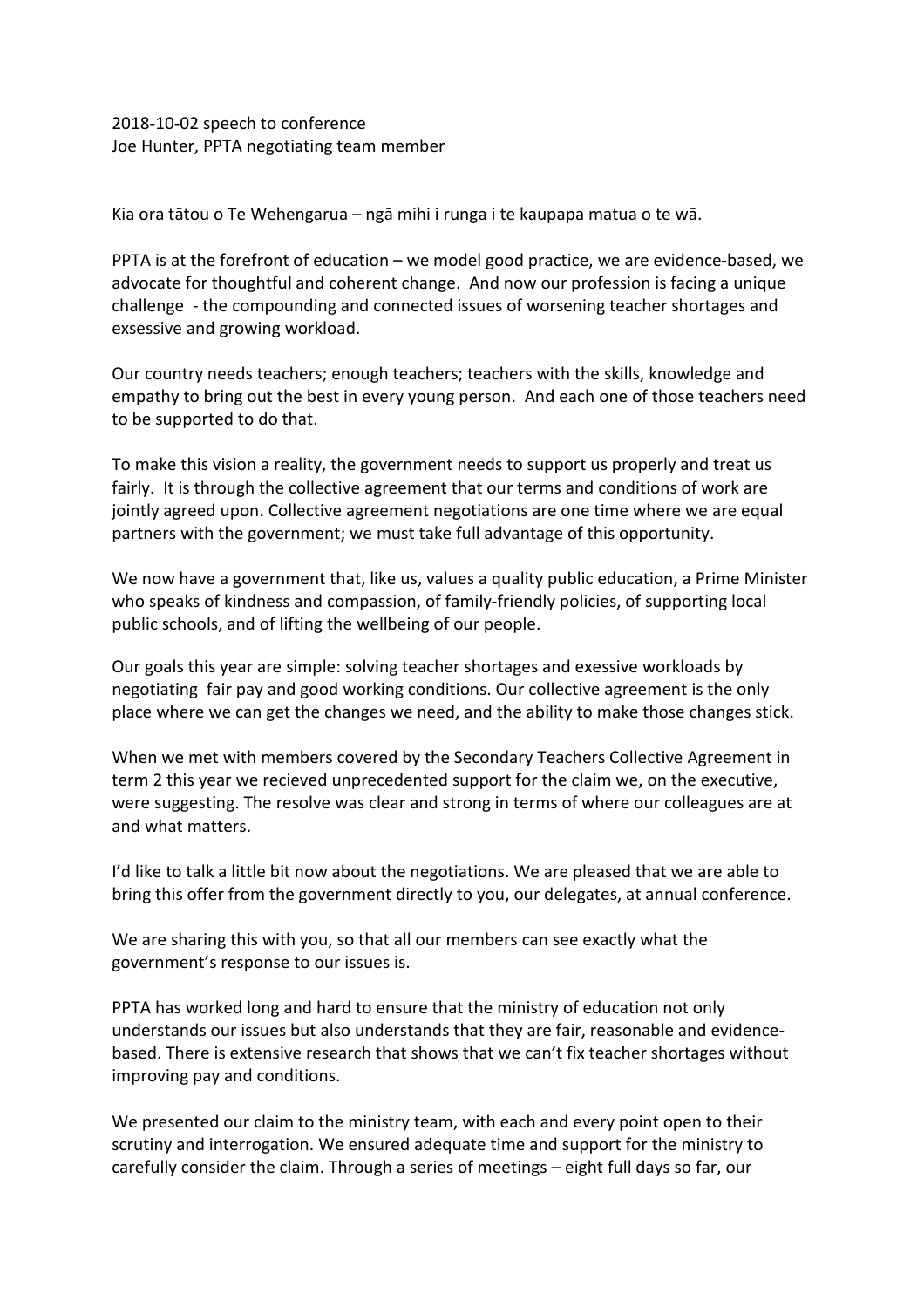understandings have been teased out. We have provided costings, explanations and descriptions.

Following this, the Ministry team presented their offer.

So – I know you've had the chance to read the offer, and many of you will have analysed it, talked about it, gathered feedback from your colleagues and probably ended up with some strong and well-founded opinions on it. Before we get into that, I think it's worth reemphasising the key points of the government's offer.

The Ministry's rationale for their **salary offer** is based on being consistent with salary increases across the state sector and within the fiscal constraints of the government. They do not believe that an increase in the order of what we are seeking is what is required to fix the teacher shortages.

The offer is a world away from our claim, but worse than this, it demonstrates a complete lack of acknowledgement that inadequate teacher pay is one of the main drivers of teacher shortages.

As for the **middle management and senior management allowances**, the ministry has provided no rationale as to why they have increased the allowance by 40 percent and not the 50 percent we claimed.

The way in which the ministry has constructed the salary increase and management allowance offer may be their way of trying to limit flow-on costs to our primary colleagues. This is likely given there has been nothing in the offer for management units which are subject to the NZEI entrenchment clause.

The offer of a **three year term** is no surprise. This position is to establish stability across the state sector, to take them deep into the term of this government and into the next. We will continue to make our case for a one year term.

Now to the **Māori Immersion Teacher Allowance**. The wording in the offer is from the Primary Teacher's Collective Agreement. We advocate using the wording from the Area Schools agreement. It better reflects the intended use of the immersion programme categories.

Our claim for the **High Priority Teacher Supply Allowance** was for the difference in payment between fully certificated and provisionally certificated teachers to be removed. The ministry offer does include this, but there is still negotiation to be had regarding the wording. The ministry does not acknowledge the specific targeted purpose of the allowance. The government's view is that the 2018 budget supply initiatives will address those issues.

There are a few parts of the ministry's offer that do address the problem of excessive workload. We welcome the **15 percent increase to the number of middle management allowances**; it's something that we have advocated for in numerous forums over quite some time.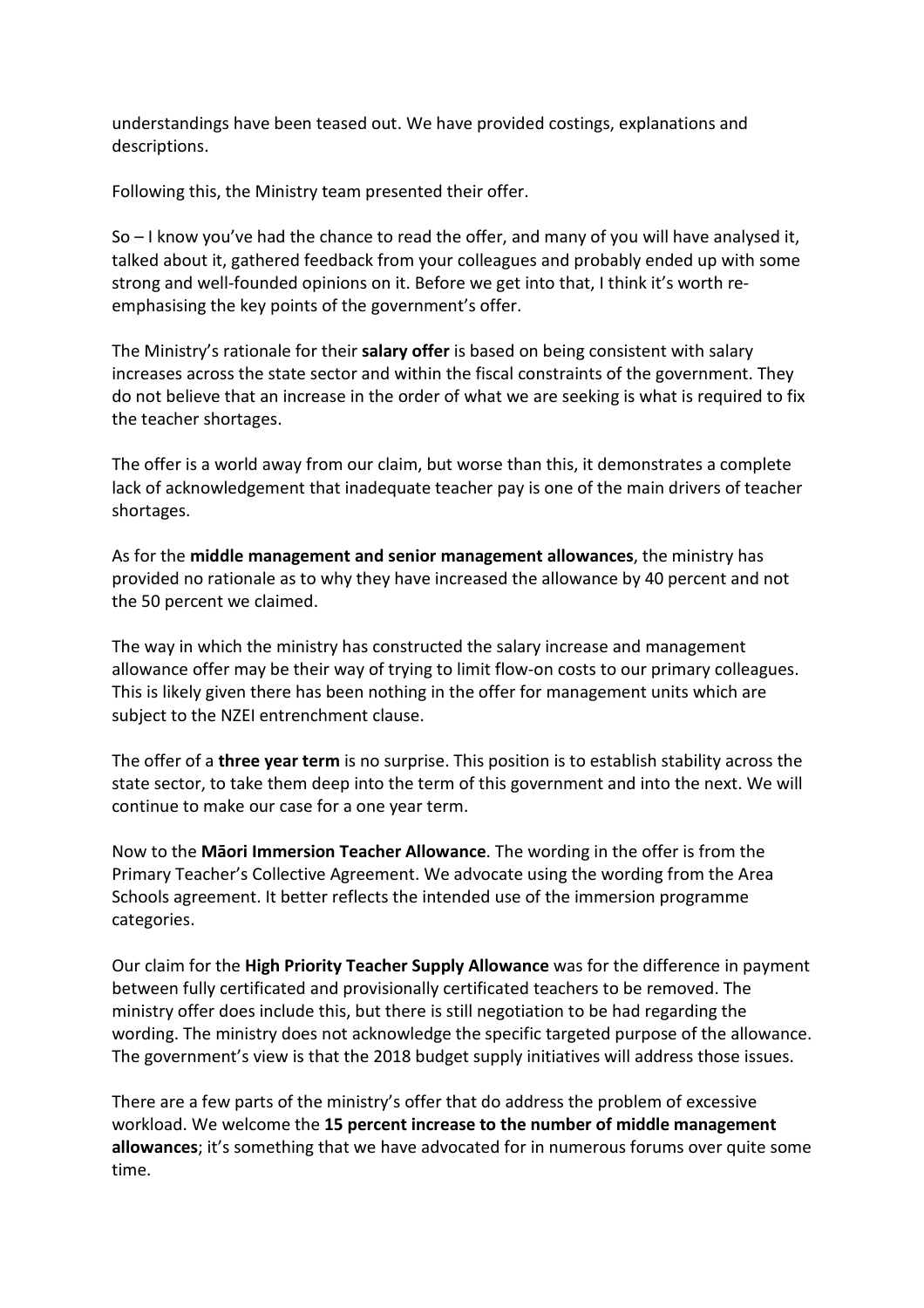The proposed changes to the ratio of **fixed term / permanent allocations**, and who they are allocated to, has been proposed in a number of previous negotiations and should be rejected. This is also a part of the offer where the negotiating team believes the ministry is targeting provisions that will not incur the cost of flow-on to primary teachers.

PPTA sought to address the gendered language in the current **parental leave** clauses and update them in line with the Parental Leave and Employment Protection Act. Many of our amendments have been accepted by the ministry, but we will need to continue to negotiate on the wording.

The government's offer contains a significant clawback. The ministry wants to make the **parental grant** payable upon return to work, not when the baby is born! The purpose of the grant is to assist with the costs of preparing for the arrival of a baby and immediately after the birth. The ministry's rationale for this change is that paid parental leave is a substitute for the grant… Let's be clear conference, this is harking back to a bygone era and is an insulting and embarrassing attempt to create a pitiful government saving at the cost of our whānau.

Our claim to increase the number of **leave days for partners** to attend the birth of their child, from two to five days has not been included in the offer. The ministry has moved a little though – the clause would now apply to all teachers regardless of their employment status.

The ministry claimed for a reorganisation to the **surplus staffing and merger provisions** in the agreement. PPTA's Surplus Staffing Taskforce has done a significant amount of work on this and has secured some improvements to this area.

A ministry claim about **hours of work** is hard to understand. It wants to enshrine in our collective agreement that teachers may, or may not, be required to work 40 hours a week. I know! It makes absolutely no sense and is unacceptable.

The ministry's claim about **conduct and discipline** should also be rejected.

Obviously, there are a number of **our claims** that have not been included at all in the offer. The offer does not include

- an increase to the value of units,
- more non-contact time for teachers and unit holders,
- an accommodation allowance,
- the payment of Education Council fees,
- careers advisor increases or time allowance,
- service increment increases,
- salary bar for short term relievers, and
- a working party for guidance counsellors.